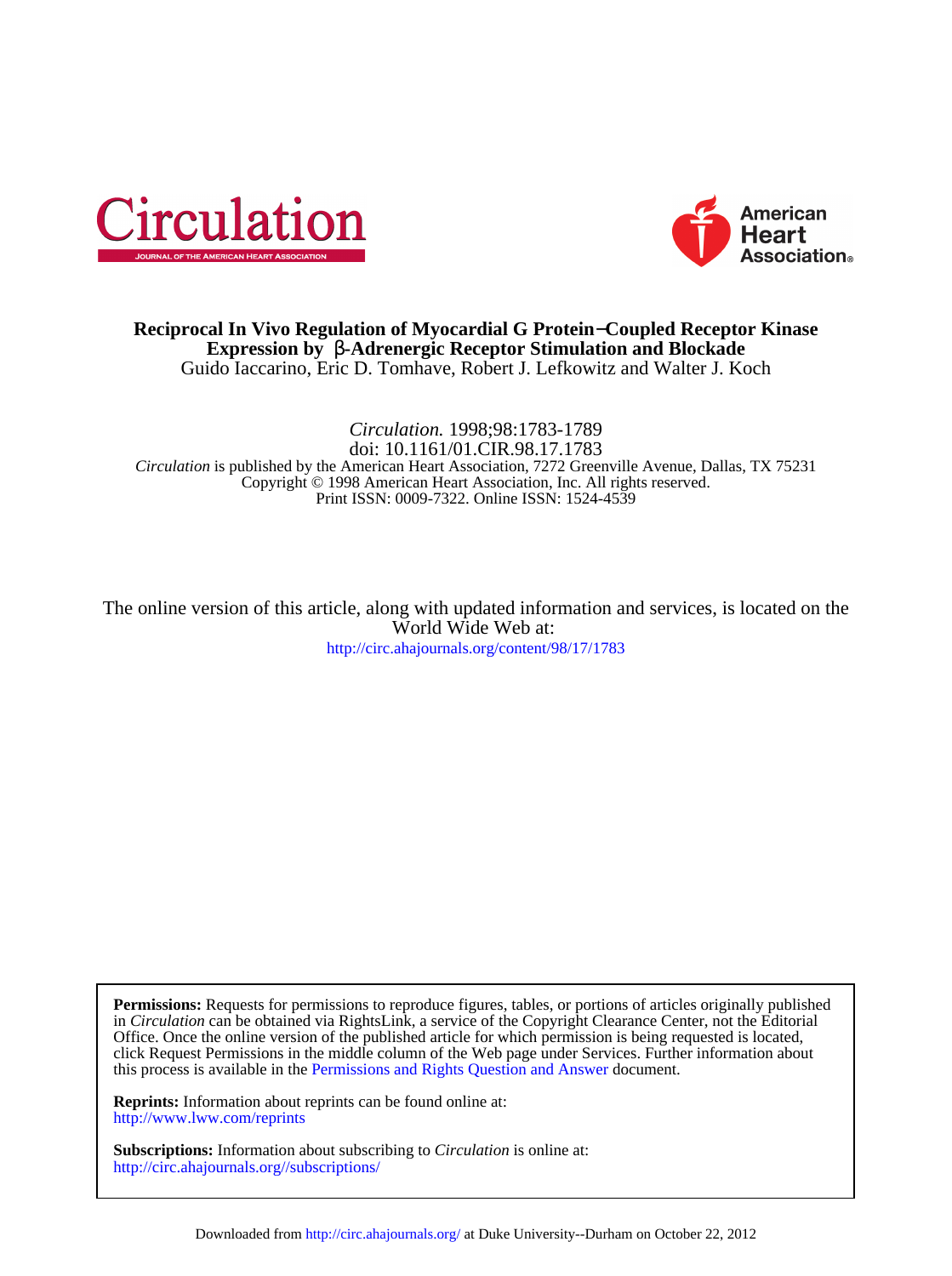# **Reciprocal In Vivo Regulation of Myocardial G Protein–Coupled Receptor Kinase Expression by** b**-Adrenergic Receptor Stimulation and Blockade**

Guido Iaccarino, MD; Eric D. Tomhave, BS; Robert J. Lefkowitz, MD; Walter J. Koch, PhD

- **Background**—Impaired myocardial  $\beta$ -adrenergic receptor ( $\beta$ AR) signaling, including desensitization and functional uncoupling, is a characteristic of congestive heart failure. A contributing mechanism for this impairment may involve enhanced myocardial  $\beta$ -adrenergic receptor kinase ( $\beta$ ARK1) activity because levels of this  $\beta$ AR-desensitizing G protein–coupled receptor kinase (GRK) are increased in heart failure. An hypothesis has emerged that increased sympathetic nervous system activity associated with heart failure might be the initial stimulus for  $\beta AR$  signaling alterations, including desensitization. We have chronically treated mice with drugs that either activate or antagonize  $\beta$ ARs to study the dynamic relationship between  $\beta$ AR activation and myocardial levels of  $\beta$ ARK1.
- *Methods and Results*—Long-term in vivo stimulation of  $\beta$ ARs results in the impairment of cardiac  $\beta$ AR signaling and increases the level of expression (mRNA and protein) and activity of  $\beta$ ARK1 but not that of GRK5, a second GRK abundantly expressed in the myocardium. Long-term  $\beta$ -blocker treatment, including the use of carvedilol, improves myocardial  $\beta$ AR signaling and reduces  $\beta$ ARK1 levels in a specific and dose-dependent manner. Identical results were obtained in vitro in cultured cells, demonstrating that the regulation of GRK expression is directly linked to  $\beta AR$ signaling.
- **Conclusions**—This report demonstrates, for the first time, that  $\beta$ AR stimulation can significantly increase the expression of  $\beta$ ARK1, whereas  $\beta$ -blockade decreases expression. This reciprocal regulation of  $\beta$ ARK1 documents a novel mechanism of ligand-induced  $\beta AR$  regulation and provides important insights into the potential mechanisms responsible for the effectiveness of  $\beta$ -blockers, such as carvedilol, in the treatment of heart failure. (*Circulation*. **1998;98:1783-1789.)**

**Key Words:** heart failure **n** receptors, adrenergic, beta **n** myocardium **n** catecholamines

 $\beta$ -Adrenergic receptors ( $\beta$ ARs), which couple to the heterotrimeric guanine nucleotide binding  $(G)$  protein  $G_s$ , are major determinants of cardiac contractility. In the heart,  $\beta ARs$  are targets for catecholamines such as the sympathetic neurotransmitter norepinephrine and the adrenal hormone epinephrine.<sup>1,2</sup> Catecholamine stimulation of myocardial  $\beta$ ARs triggers a series of transmembrane signaling events through  $G_s$ that lead to the increased production of cAMP. In the myocyte, this results in positive inotropy, dromotropy, and chronotropy.1,2 Acute agonist (ie, catecholamine) exposure also triggers a series of counterregulatory mechanisms that lead to the functional uncoupling of  $\beta$ ARs, a process known as desensitization.3,4 Homologous desensitization of G protein–coupled receptors, such as  $\beta$ ARs, is initiated by the actions of a family of serine/threonine kinases known as the G protein–coupled receptor kinases (GRKs).<sup>3,4</sup> GRKs normally expressed in the heart, such as the  $\beta AR$  kinase  $(\beta A R K1, \text{ or } G R K2)$  and  $G R K5$ , are enzymes that are rapidly activated after agonist occupancy of receptors and GRK- mediated receptor phosphorylation and subsequent  $\beta$ -arrestin binding leads to the loss of G protein coupling. $3,4$ 

A growing body of evidence supports the hypothesis that the actions of GRKs are extremely important in modulating myocardial adrenergic signaling and cardiac function both under normal conditions and in disease states. Several recent studies have shown that GRK levels (eg,  $\beta$ ARK1) and activity are elevated in a variety of cardiovascular disorders. These pathological conditions include human congestive heart failure,<sup>5</sup> experimental myocardial ischemia,<sup>6</sup> mild human hypertension,<sup>7</sup> and pressure overload ventricular hypertrophy.8 In the latter study, we have shown that the cardiac hemodynamic dysfunction that accompanies pressure overload ventricular hypertrophy in mice is primarily due to an increase in the expression of  $\beta A R K1$ .<sup>8</sup> Furthermore, in studies with transgenic mice, we have shown that increased  $\beta$ ARK1 or GRK5 expression and activity in the heart can lead to functional uncoupling and desensitization of myocardial  $\beta$ ARs and subsequent in vivo cardiac dysfunction.<sup>9,10</sup>

Received March 10, 1998; revision received May 29, 1998; accepted June 3, 1998.

From the Departments of Medicine (G.I., R.J.L.), Surgery (E.D.T, W.J.K.), and Biochemistry (R.J.L.) and Howard Hughes Medical Institute, Duke University Medical Center (R.J.L.), Durham, NC.

Correspondence to Walter J. Koch, PhD, Department of Surgery, Duke University Medical Center, Room 472, MSRB, Research Drive, Durham, NC 27710. E-mail koch0002@mc.duke.edu

<sup>© 1998</sup> American Heart Association, Inc.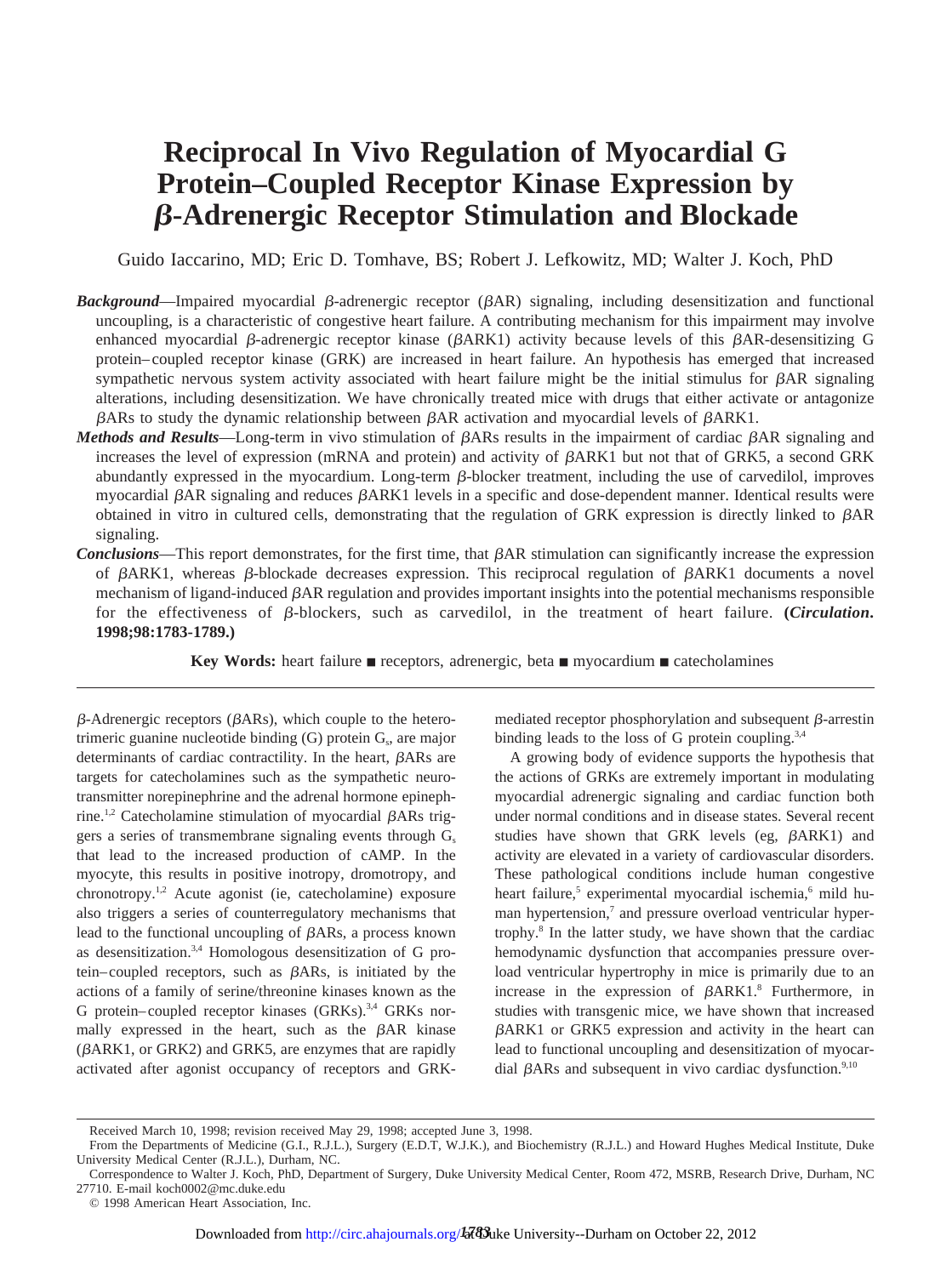## *1784* b**-Adrenergic Regulation of GRKs**

The mechanisms of GRK upregulation associated with these cardiovascular disorders are unknown, but we hypothesize that they may involve enhanced sympathetic nervous activity and high catecholamine levels, triggering enhanced activation and signaling through myocardial BARs. To explore the possibility that the myocardial expression of GRKs is coupled to the functional state of  $\beta ARs$ , we investigated specific GRK regulation due to long-term activation or antagonism of  $\beta$ ARs. The  $\beta$ -agonist isoproterenol or the  $\beta$ -antagonist atenolol was infused into mice through the use of implanted miniosmotic pumps. After long-term treatment with these drugs, we assessed the levels of  $\beta A R K1$  and GRK5 in the heart through immunoblotting. We also measured myocardial GRK activity. GRK regulation in response to  $\beta$ AR ligands also was studied in cultured mammalian cells to circumvent the hemodynamic changes associated with the in vivo administration of these drugs. We studied the specific effects on myocardial GRK expression of carvedilol, a novel b-blocking agent that enhances cardiac performance and survival in human heart failure.<sup>11</sup> The mechanisms that account for the effectiveness of  $\beta$ -blockers in heart failure are not completely understood. In this study, we test the hypothesis that these drugs might be exerting beneficial effects in heart failure through attenuation of  $\beta$ AR desensitization due to decreased myocardial  $\beta$ ARK1 expression.

#### **Methods**

**Study Design and Miniosmotic Pump Implantation** C57/Bl6 mice (weight, 25 to 30 g) were used in the study. All animal procedures were approved by the Institutional Animal Usage Committee at Duke University. Mice were anesthetized with a mixture of ketamine (10 mg/kg) and xylazine (0.5 mg/kg), and a small incision was made in the skin between the scapulae. A small pocket was created by spreading apart the subcutaneous connective tissue. After insertion of the miniosmotic pump (model 2002; Alzet), the skin incision was closed with a 4.0 catgut suture. Atenolol and isoproterenol were dissolved in 0.002% ascorbic acid, and carvedilol (a generous gift from SmithKline Beecham) was dissolved in 60% DMSO. Pumps were filled to deliver atenolol at the rate of 0.1, 1.0, and 10.0 mg  $\cdot$  kg<sup>-1</sup>  $\cdot$  d<sup>-1</sup>, isoproterenol at the rate of 0.3, 3.0, and 30.0  $mg \cdot kg^{-1} \cdot d^{-1}$ , or carvedilol at the rate of 10.0 mg  $\cdot kg^{-1} \cdot d^{-1}$  over a period of 14 days. As controls, pumps that delivered vehicle (0.002% ascorbic acid or 60% DMSO) were implanted in mice. Heart rates in anesthetized animals were measured by ECG leads after 1 week to ensure drug delivery. At the end of the treatment, the animals were anesthetized and weighed, and their hearts were explanted, rinsed three times in cold PBS, and blotted dry. After weighing, isolated hearts were frozen in liquid nitrogen and stored at  $-70^{\circ}$ C until needed for biochemical studies. The heart weight–to– body weight ratio was then calculated (mg/g).

## b**AR Radioligand Binding**

Receptor binding on myocardial membranes was performed as previously described using the nonselective  $\beta$ AR ligand  $[125]$ cyanopindolol.8,9 Nonspecific binding was determined in the presence of 10  $\mu$ mol/L alprenolol. Reactions were conducted in 500  $\mu$ L of binding buffer at 37°C for 1 hour and then terminated by vacuum filtration through glass-fiber filters. All assays were performed in triplicate, and receptor density (in fmol) was normalized to milligrams of membrane protein.

## **Adenylyl Cyclase Activity**

Crude myocardial membranes (20 to 30  $\mu$ g of protein) were incubated for 15 minutes at 37°C with  $[\alpha^{-32}P]ATP$  under basal

conditions or in the presence of either 100  $\mu$ mol/L isoproterenol or 10 mmol/L NaF, and cAMP was quantified by standard methods as we have described previously.<sup>8,9</sup>

#### **Protein Immunoblotting**

Immunodetection of myocardial levels of  $\beta ARK1$  was performed on detergent-solubilized extracts after immunoprecipitation, as previously described.8 Excised hearts were solubilized in ice-cold RIPA buffer (50 mmol/L Tris-HCl, pH 8.0, 5 mmol/L EDTA, 150 mmol/L NaCl, 1% Nonidet P-40, 0.5% sodium deoxycholate, 0.1% SDS, 10 mmol/L NaF, 5 mmol/L EGTA, 10 mmol/L sodium pyrophosphate, 1 mmol/L phenylmethylsulfonyl fluoride), and  $\beta A R K1$  was immunoprecipitated from 1 mL of clarified extract (equal protein amounts) using 1:2000 of an anti- $\beta$ ARK1/2 (GRK2/3) monoclonal antibody<sup>8,12</sup> and 35  $\mu$ L of a 50% slurry of Protein A–agarose conjugate agitated for 1 hour at  $4^{\circ}$ C. After extensive washing,<sup>8</sup> immune complexes were electrophoresed through 12% polyacrylamide Tris/glycine gels and transferred to nitrocellulose. The 80-kDa bARK1 protein was visualized using standard enhanced chemiluminescence (ECL kit; Amersham). Immunodetection of GRK5 was performed by Western blotting of myocardial membranes using a polyclonal anti-GRK5 antibody.10,13 Quantification of immunoreactive  $\beta$ ARK1 and GRK5 was done by scanning the final autoradiography films and using ImageQuant software (Molecular Dynamics).

#### **Rhodopsin Phosphorylation Assays**

Myocardial extracts were prepared through homogenization of excised hearts in 2 mL of ice-cold lysis buffer (25 mmol/L Tris-HCl, pH 7.5, 5 mmol/L EDTA, 5 mmol/L EGTA, 10  $\mu$ g/mL leupeptin, 20  $\mu$ g/mL aprotinin, and 1 mmol/L phenylmethylsulfonyl fluoride) as described previously.<sup>8-10</sup> Soluble cytosolic fractions and membrane fractions were separated, and GRK activity was assessed in cytosolic fractions (100 to 150  $\mu$ g of protein) by light-dependent phosphorylation of rhodopsin-enriched rod outer segment membranes in lysis buffer with 10 mmol/L  $MgCl<sub>2</sub>$  and 0.1 mmol/L ATP (containing [ $\gamma$ -<sup>32</sup>P]ATP) as described previously.<sup>8–10</sup> Phosphorylated rhodopsin was visualized by autoradiography of dried gels and quantified using a Molecular Dynamics PhosphorImager.

## **RNA Preparation and Semiquantitative Reverse Transcription–Polymerase Chain Reaction**

Total RNA was isolated using RNAzol (Biotech), a one-step guanidinium-based extraction solution.<sup>14</sup> After the treatment of final RNA aliquots with DNase I,  $1 \mu$ g of total RNA was used for reverse transcription (RT) into cDNA according to standard methods.15 Equal aliquots of cDNA then was used as templates for the specific amplification of fragments of  $\beta$ ARK1 or glyceraldehyde-3phosphate dehydrogenase (GAPDH) using *Taq* DNA polymerase in the presence of  $[^{32}P]$ dCTP. Primer pairs specific for rat  $\beta$ ARK1 and GAPDH sequences have been previously described and were used for amplification of mouse transcripts.<sup>15</sup> These primer pairs amplify the appropriate mRNA in the mouse as revealed by sequencing of amplified products (data not shown). Optimal annealing temperatures for  $\beta$ ARK1 and GAPDH were previously found to be 63 $\degree$ C and  $55^{\circ}$ C, respectively.<sup>15</sup> The final cycle number used for quantification of the amplified cDNA products was  $36$  for  $\beta$ ARK1 and 27 for GAPDH, which were previously determined to be in the linear portion of the amplification curve that went to 42 and 35, respectively.15 Samples were electrophoresed through 1% agarose gel containing ethidium bromide, the polymerase chain reaction (PCR) products were removed from the gel, and 32P incorporation was measured using liquid scintillation. Relative quantities of  $\beta A R K1$ were normalized to levels of GAPDH in individual samples as described previously.<sup>15</sup>  $\beta$ ARK1/GAPDH values (in arbitrary units [AU]) from drug-treated hearts are expressed as fold of control (vehicle) mRNA values.

## **In Vitro Cell Studies**

Chinese hamster fibroblast (CHW) cells stably overexpressing  $\beta_1$ ARs (201±48 fmol/mg) were used.<sup>16</sup> On the day before the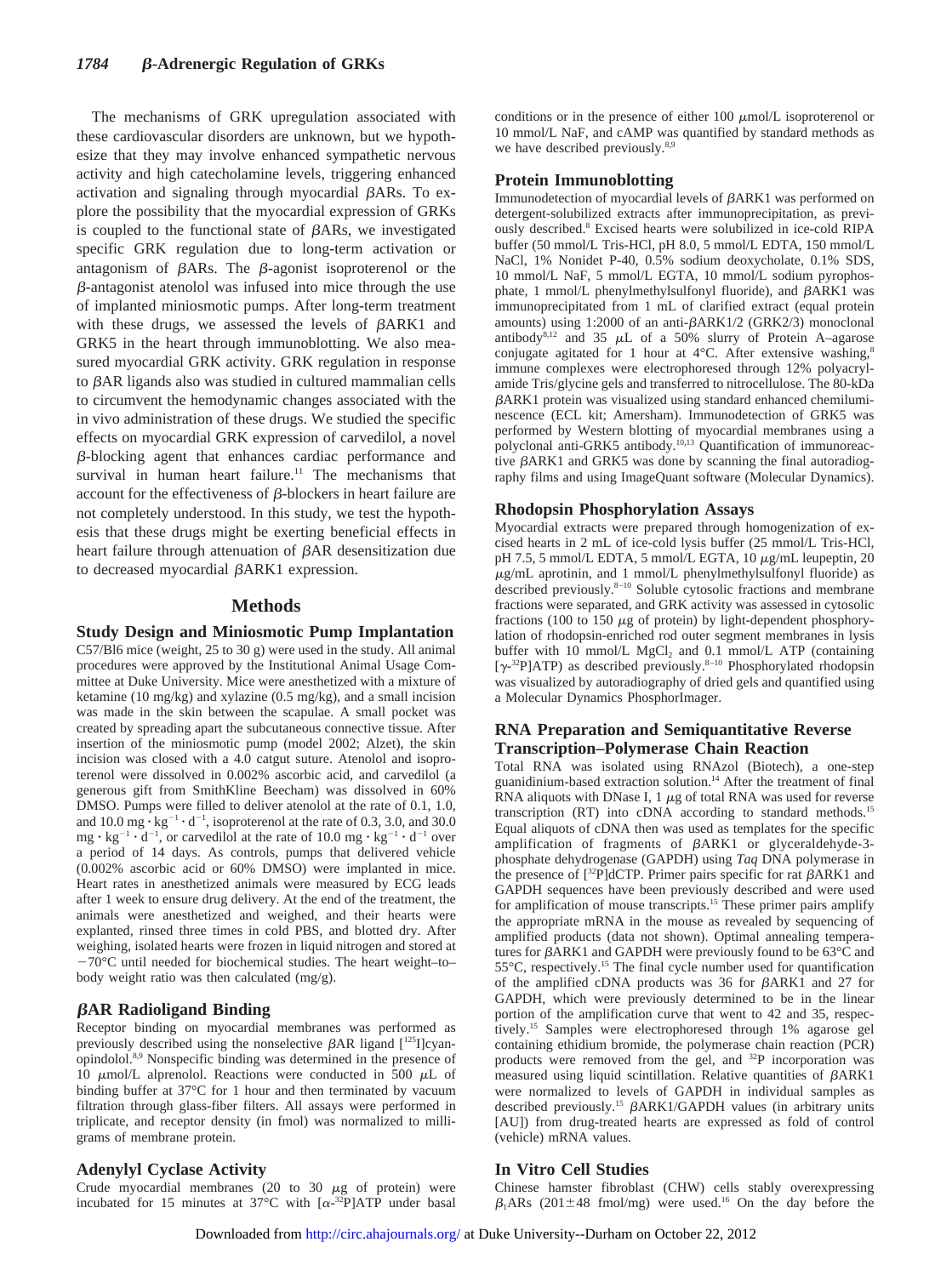**TABLE 1. Trophic Heart Responses After Drug Treatment**

| Drug                                                     | Value             |
|----------------------------------------------------------|-------------------|
| Atenolol                                                 |                   |
| Vehicle                                                  | $4.8 \pm 0.06$    |
| 0.1 mg $\cdot$ kg <sup>-1</sup> $\cdot$ d <sup>-1</sup>  | $4.78 \pm 0.14$   |
| 1.0 mg $\cdot$ kg <sup>-1</sup> $\cdot$ d <sup>-1</sup>  | $4.9 \pm 0.04$    |
| 10 mg $\cdot$ kg <sup>-1</sup> $\cdot$ d <sup>-1</sup>   | $4.91 \pm 0.12$   |
| Isoproterenol                                            |                   |
| Vehicle                                                  | $4.83 \pm 0.06$   |
| 0.3 mg $\cdot$ kg <sup>-1</sup> $\cdot$ d <sup>-1</sup>  | $5.27 \pm 0.13*$  |
| 3.0 mg $\cdot$ kg <sup>-1</sup> $\cdot$ d <sup>-1</sup>  | $5.34 \pm 0.17*$  |
| 30.0 mg $\cdot$ kg <sup>-1</sup> $\cdot$ d <sup>-1</sup> | $5.58 \pm 0.15^*$ |
| Carvedilol                                               |                   |
| Vehicle                                                  | $4.70 \pm 0.05$   |
| 10 mg $\cdot$ kg <sup>-1</sup> $\cdot$ d <sup>-1</sup>   | $4.39 \pm 0.08*$  |

Data are given in heart weight–to–body weight ratios (mg/g) as mean $\pm$ SEM of 6 to 10 experiments.

 $*P<0.05$  vs vehicle.

experiment, cells were serum starved overnight to induce a state of quiescence, and on the next day, the medium was replaced with fresh medium that contained propranolol  $(10^{-4}$  M), isoproterenol  $(10^{-4}$ M), or vehicle (0.002% ascorbic acid). Cells were incubated for 48 hours at 37°C. Cells were washed twice with PBS and then solubilized with ice-cold RIPA buffer. Immunodetection of the specific GRKs were assessed as described.

#### **Statistical Analysis**

Data are expressed as mean±SEM. Data for isoproterenol and atenolol were analyzed using ANOVA with posthoc testing performed with Bonferroni's analysis. An unpaired Student's *t* test was performed to analyze the carvedilol data as well as the RT-PCR data.

#### **Results**

## **Heart Weight–to–Body Weight Ratios**

Isoproterenol induced a dose-dependent increase in heart size without affecting the body weight (Table 1). This isoproterenol-dependent increase in the heart weight–to– body weight ratio demonstrates the presence of myocardial hypertrophy. Atenolol treatment did not modify body or heart weight. Conversely, carvedilol treatment significantly reduced the cardiac mass, as indicated by the decreased heart weight–to–body weight ratio (Table 1).

#### **Myocardial** b**AR Signaling Properties**

Classically, long-term exposure to agonists causes downregulation of  $\beta$ ARs, whereas long-term  $\beta$ -blockade produces upregulation.<sup>2</sup> Therefore,  $\beta$ AR density was measured in the hearts of treated animals. As expected, isoproterenol decreased  $\beta$ AR density and atenolol treatment induced an increase in the number of  $\beta A Rs$  in a dose-dependent manner (Table 2). Carvedilol is an atypical  $\beta$ -antagonist that has been shown to decrease  $\beta$ AR density,<sup>17</sup> which was seen after 14 days of treatment (Table 2).

We assessed adenylyl cyclase activity in cardiac membranes to examine the signaling properties of myocardial bARs after long-term stimulation or blockade. Long-term infusion of isoproterenol resulted in a dampening of adenylyl cyclase activity under basal conditions and after  $\beta$ AR stimulation, which is consistent with both receptor downregulation and enhanced desensitization (Table 2). In atenolol- and carvedilol-treated animals, there was a dose-dependent increase in adenylyl cyclase activity both under basal conditions and in response to isoproterenol (Table 2). This increase in membrane adenylyl cyclase activity in carvedilol-treated animals occurred despite a significant loss in  $\beta$ AR density (Table 1).

#### **Myocardial GRK Protein Levels**

Long-term stimulation of  $\beta$ ARs with isoproterenol resulted in a significant increase in  $\beta A R K1$  expression that was related to the dose of the drug (Figure 1A). The analysis of total myocardial  $\beta$ ARK1 levels in atenolol-treated animals dem-

**TABLE 2.** b**AR Density and Membrane Adenylyl Cyclase Activity in Treated Mice**

|                                                           | $\beta$ AR Density,<br>fmol/mg of<br>Membrane Protein | Adenylyl Cyclase Activity, pmol of cAMP $\cdot$ mg <sup>-1</sup> $\cdot$ min <sup>-1</sup> |                                    |                       |
|-----------------------------------------------------------|-------------------------------------------------------|--------------------------------------------------------------------------------------------|------------------------------------|-----------------------|
|                                                           |                                                       | Basal                                                                                      | Isoproterenol<br>$(10^{-4}$ mol/L) | NaF $(10^{-2}$ mol/L) |
| Isoproterenol                                             |                                                       |                                                                                            |                                    |                       |
| Control                                                   | $38 + 1$                                              | $41 \pm 2$                                                                                 | $53 + 1$                           | $450 + 70$            |
| $0.3 \text{ mg} \cdot \text{kg}^{-1} \cdot \text{d}^{-1}$ | $26 + 3*$                                             | $37 + 5$                                                                                   | $42 + 7$                           | $424 + 22$            |
| 3.0 mg $\cdot$ kg <sup>-1</sup> $\cdot$ d <sup>-1</sup>   | $23 + 1*$                                             | $25 + 6*$                                                                                  | $42 + 5*$                          | $414 + 72$            |
| 30 mg $\cdot$ kg <sup>-1</sup> $\cdot$ d <sup>-1</sup>    | $23 + 2^{*}$                                          | $27 + 3*$                                                                                  | $36 \pm 6*$                        | $390 + 82$            |
| Atenolol                                                  |                                                       |                                                                                            |                                    |                       |
| Control                                                   | $33 + 5$                                              | $40 + 2$                                                                                   | $52 + 6$                           | $362 + 27$            |
| 0.1 mg $\cdot$ kg <sup>-1</sup> $\cdot$ d <sup>-1</sup>   | $46 + 4*$                                             | $42 + 1$                                                                                   | $59 + 7$                           | $316 + 52$            |
| 1.0 mg $\cdot$ kg <sup>-1</sup> $\cdot$ d <sup>-1</sup>   | $55 + 4*$                                             | $49 \pm 9$                                                                                 | $67 + 7$                           | $363 + 21$            |
| 10 mg $\cdot$ kg <sup>-1</sup> $\cdot$ d <sup>-1</sup>    | $74 + 2*$                                             | $62 + 8*$                                                                                  | $88 + 11*$                         | $406 + 65$            |
| Carvedilol                                                |                                                       |                                                                                            |                                    |                       |
| Control                                                   | $36 + 3$                                              | $47 + 3$                                                                                   | $69 + 5$                           | $397 + 30$            |
| 10 mg $\cdot$ kg <sup>-1</sup> $\cdot$ d <sup>-1</sup>    | $22 + 4*$                                             | $60 \pm 5*$                                                                                | $79 + 3*$                          | $430 + 21$            |

Data are given as mean±SEM of 6 to 10 individual cardiac membrane preparations prepared in triplicate.  $*P<0.05$  vs basal.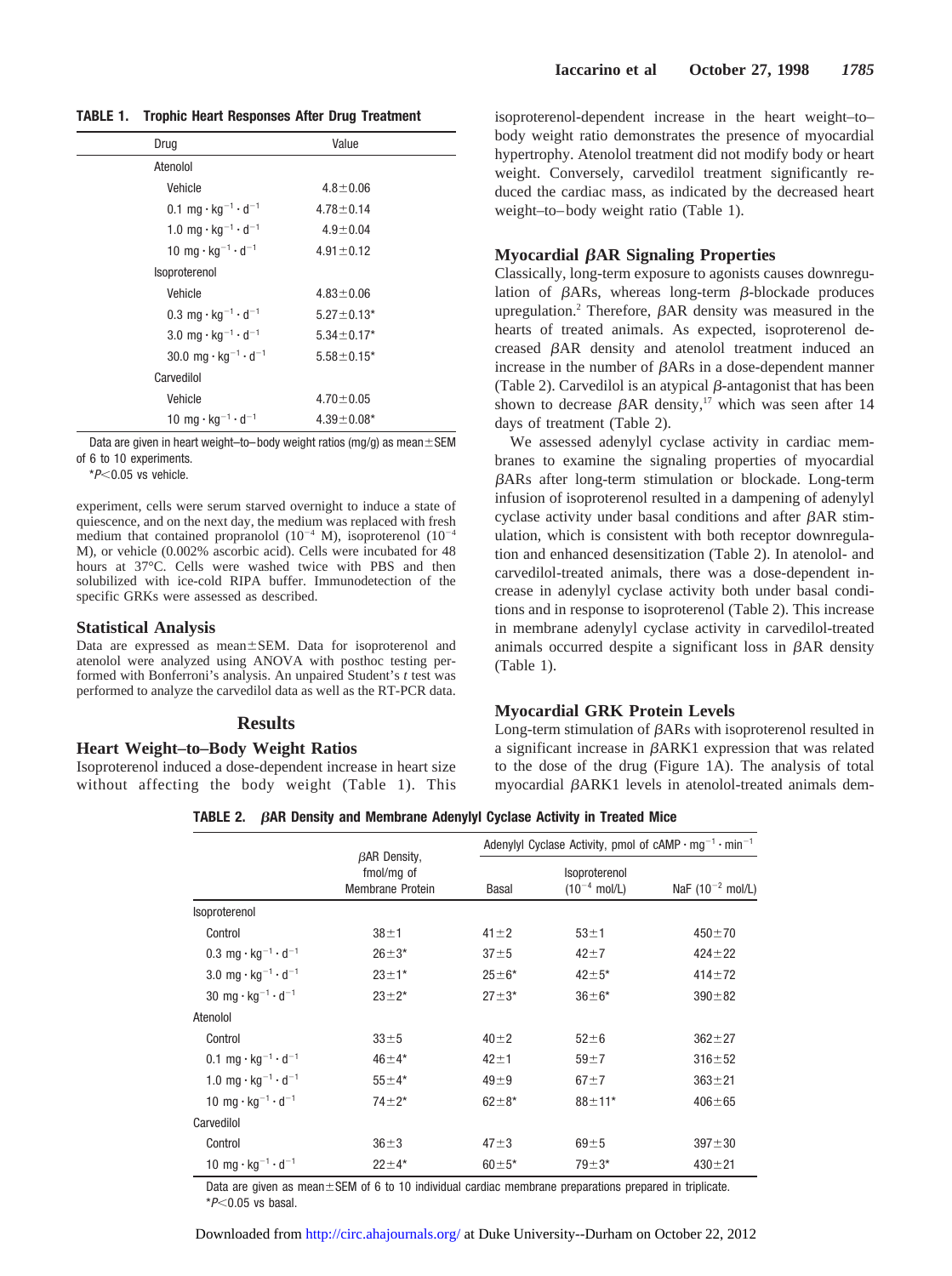

Figure 1. Myocardial  $\beta$ ARK1 protein levels. Histograms represent mean±SEM in densitometry units of scanned chemiluminescent immunoblots from 4 to 6 hearts at each given dose of (A) isoproterenol (Iso), (B) atenolol (Ate), or (C) carvedilol. Insets show representative immunoblots for each set of mouse hearts. Purified  $\beta$ ARK1 is included as control for protein migration. p*P*,0.05 versus vehicle.

onstrated that  $\beta A R K1$  regulation is dependent on the degree of  $\beta$ AR blockade in that the amount of  $\beta$ ARK1 was reduced in a dose-dependent manner (Figure 1B). Interestingly, carvedilol treatment also induced a significant reduction in myocardial  $\beta$ ARK1 expression (Figure 1C). Because other GRKs are expressed in the heart, we investigated whether changes in  $\beta$ ARK1 expression were specific by examining the myocardial levels of GRK5. This GRK is a membrane-bound kinase expressed in the heart that has been shown to desensitize myocardial  $\beta$ ARs in vivo.<sup>10</sup> In contrast to  $\beta ARK1$ , none of the drug treatments affected the expression of GRK5 in cardiac membranes, suggesting that regulation of this enzyme is not dependent on the functional state of  $\beta$ ARs (Figure 2).

To prove that the regulation of  $\beta$ ARK1 is an intrinsic feature of  $\beta$ AR stimulation and inhibition and is independent of cellular type and to rule out direct or indirect interference of the drugs with mechanisms other than the functional state of bARs, such as peripheral hemodynamic changes, we studied cultured mammalian cells (CHW) expressing exclusively the human  $\beta_1AR$ , thus simulating the predominant  $\beta$ AR signaling pathway in cardiomyocytes. The analysis of total  $\beta$ ARK1 expression in this model showed that  $\beta$ AR inhibition using the  $\beta$ -blocker propranolol induced a significant reduction ( $\approx$ 25%), whereas  $\beta$ AR stimulation with isoproterenol induced a similar significant increase in  $\beta A R K1$ levels (Figure 3). These two opposite-acting drugs did not alter GRK5 expression (data not shown). These findings in a cultured cell system clearly parallel our in vivo findings in the mouse heart.



**Figure 2.** Myocardial GRK5 protein levels. Histograms represent  $mean  $\pm$  SEM$  in densitometry units of scanned chemiluminescent immunoblots from 4 to 6 hearts at each given dose of (A) isoproterenol (Iso), (B) atenolol (Ate), or (C) carvedilol. Insets show representative immunoblots for GRK5 for each drug treatment. *P*=NS at all doses.

## **Myocardial GRK Activity**

To assess whether the changes in the protein levels of bARK1 correspond to an increase in myocardial GRK activity, we examined the soluble GRK activity of cardiac extracts in an in vitro phosphorylation assay using the G protein–coupled receptor rhodopsin as a substrate. We have found that GRK activity in cytosolic fractions is almost entirely due to  $\beta A R K1$ .<sup>8–10</sup> In isoproterenol-treated animals, there was a dose-dependent increase in myocardial GRK activity that was proportional to the increase in  $\beta A R K1$ protein (Figure 4A). Reciprocally, in atenolol- and carvediloltreated animals, there was a reduction in GRK activity (Figure 4B and 4C).

## **Semiquantitative RT-PCR**

To examine the molecular regulation of myocardial  $\beta$ ARK1 expression in response to the modulation of  $\beta$ AR signaling, we used semiquantitative RT-PCR<sup>15</sup> to analyze mRNA levels in the hearts of mice treated with the highest doses of isoproterenol and atenolol because these hearts have the



**Figure 3.**  $\beta$ ARK1 levels in treated CHW- $\beta$ <sub>1</sub>AR cells. Histograms show mean $+$ SEM in densitometry units of scanned immunoblots from 4 experiments performed in duplicate. CTRL indicates control. \*P<0.05 versus vehicle.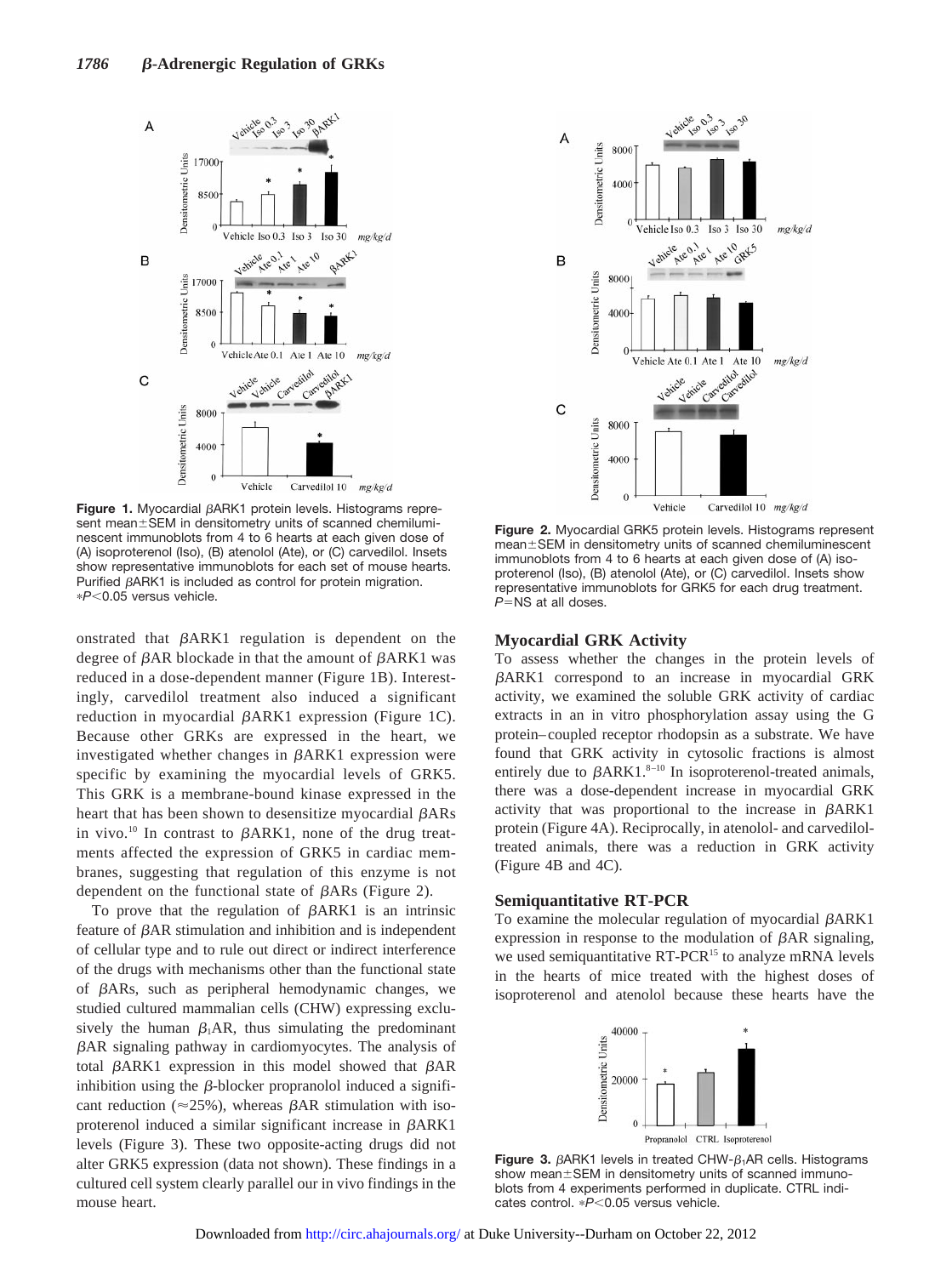

**Figure 4.** Myocardial GRK activity. Results shown are mean $\pm$ SEM from 4 to 6 cytosolic extracts taken from mouse hearts after treatment with doses of (A) isoproterenol (Iso), (B) atenolol (Ate), or (C) carvedilol. Inset in C is representative autoradiograph from dried gel showing reduced rhodopsin (rho) phosphorylation activity in cytosolic extracts from carvediloltreated hearts. \*P<0.05 versus vehicle.

largest changes in levels of  $\beta$ ARK1 protein. The amplified bARK1 product was normalized to amplified GAPDH (which was similar in all samples), and values from drugtreated hearts were compared with control (vehicle-treated) mRNA levels. The final cycle lengths used for the quantification of  $\beta$ ARK1 and GAPDH (36 and 27, respectively) were previously found to be in the linear portion of the amplification curve (see Methods). In isoproterenol-treated hearts,  $\beta$ ARK1 mRNA levels were 2-fold higher than those in vehicle-treated control hearts (in fold of control values:  $2.10\pm0.04$  for isoproterenol treatment versus  $1.00\pm0.02$  for vehicle treatment, n=3 each; *P*<0.05). Atenolol treatment induced significant lowering of  $\beta$ ARK1 mRNA levels (in fold of control values:  $0.63 \pm 0.28$  for atenolol versus  $1.00\pm0.13$  for vehicle, n=5 each; *P*<0.05). This reciprocal regulation of  $\beta$ ARK1 mRNA expression after isoproterenol and atenolol treatment explains the changes in protein levels already described.

## **Discussion**

The results of the present study demonstrate that  $\beta A R K1$ expression in the myocardium is tightly linked to the functional state of  $\beta$ ARs. Using  $\beta$ AR ligands with opposing actions, we found that  $\beta A R K1$  expression in the heart was reciprocally regulated after long-term infusion of isoproterenol or the  $\beta$ -blocker atenolol through the use of implanted miniosmotic pumps. This dynamic relationship between  $\beta AR$ signaling and the expression of  $\beta$ ARK1 is selective because  $\beta$ AR inhibition or activation did not affect the expression of GRK5.

A growing body of evidence supports a critical role of GRK activity in the determination of cardiac contractility. Studies conducted in transgenic mice have shown that the manipulation of  $\beta$ ARK1 activity in the heart can have profound effects on in vivo cardiac performance. Adding to the importance of  $\beta$ ARK1 in heart function are the recent findings that increased levels of  $\beta A R K1$  accompany depressed cardiac contractility in several diseases or conditions, such as myocardial ischemia,<sup>6</sup> ventricular hypertrophy,<sup>8</sup> hypertension,<sup>7</sup> and heart failure.<sup>5</sup> The mechanisms that induce upregulation of  $\beta A R K1$  in these states are not known. However, because enhanced sympathetic outflow is associated with these conditions, especially heart failure, $18$  increased catecholamines may be a triggering mechanism through long-term stimulation of myocardial  $\beta$ ARs.

Long-term isoproterenol administration results in sustained cardiac adrenergic activation, which may mimic the heightened sympathetic nervous system activity observed in cardiovascular disease. Fourteen days of isoproterenol infusion produced cardiac hypertrophy and impairment of  $\beta$ AR signaling.  $\beta$ AR density was reduced, and the remaining receptors were desensitized. The increase in  $\beta$ ARK1 expression and activity appears to be responsible for the desensitization because long-term infusion of isoproterenol did not affect GRK5 expression. The mRNA levels for  $\beta$ ARK1 were also increased, supporting the hypothesis of a direct and selective relationship between  $\beta$ AR signaling and molecular GRK regulation.

Because our results with isoproterenol suggest a biofeedback mechanism linking the functional state of  $\beta$ ARs and myocardial  $\beta$ ARK1 expression, we hypothesized that  $\beta$ -blockers would reduce  $\beta$ ARK1 levels, leading to improved  $\beta$ AR signaling. Indeed, long-term treatment with atenolol reduced bARK1 protein and activity levels in a dosedependent manner, reaching a maximum reduction of  $\approx 50\%$ . Lower  $\beta$ ARK1 activity in atenolol-treated animals was associated with enhanced  $\beta AR$  signaling as measured by adenylyl cyclase activity. The decrease in  $\beta A R K1$  expression and activity can be attributed to decreased mRNA. Like isoproterenol, atenolol did not affect the expression of GRK5, demonstrating specificity for the regulation of  $\beta A R K1$ . These results demonstrating the specific effects of a  $\beta$ -blocker on one form of a GRK but not another are in contrast to an earlier study in pigs in which myocardial GRK activity was examined after long-term  $\beta$ -blockade.<sup>19</sup> Although the authors of this study found an apparent decrease in GRK activity, no specific GRK isoform was examined. Taken together, the present results obtained with atenolol- and isoproterenoltreated mice provide in vivo evidence for the reciprocal regulation of myocardial  $\beta A R K1$  by the functional state of bARs. Our data do not rule out minor contributions of other GRKs that are expressed at lower levels in the heart, such as GRK3 and GRK6.

To rule out any possibility that these two opposite-acting drugs regulate  $\beta$ ARK1 through mechanisms independent of myocardial  $\beta AR$  signaling alterations, such as changes in cardiac hemodynamics, we studied the effects of  $\beta$ AR antagonism and activation in an in vitro cellular model. We chose CHW cells stably overexpressing the  $\beta_1$ AR because of the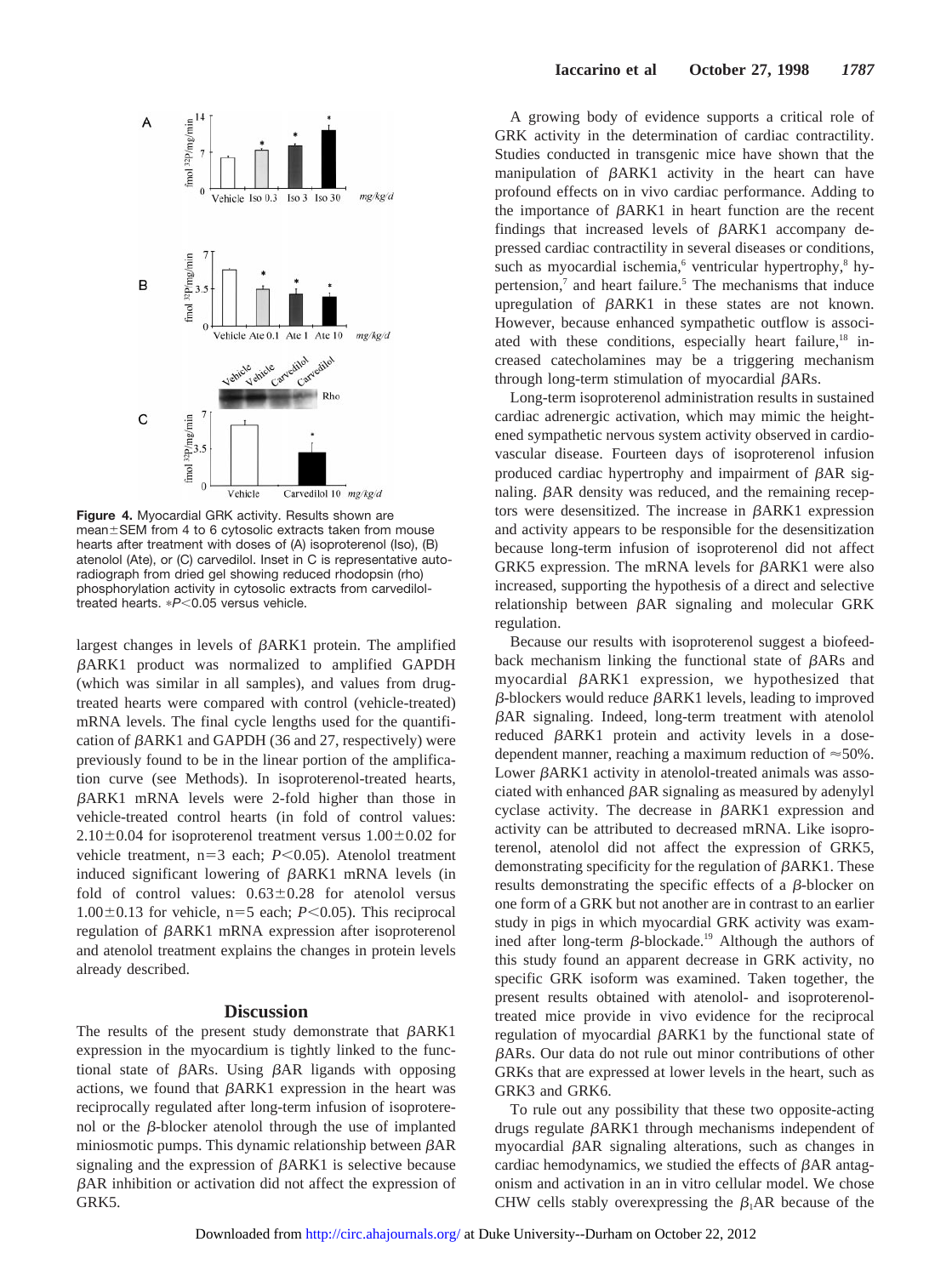prevalence of this  $\beta$ AR subtype in the heart. Using isoproterenol or propranolol treatment, we found similar reciprocal regulation of  $\beta$ ARK1. These results demonstrate that regulation of  $\beta$ ARK1 expression is an intrinsic feature of  $\beta$ AR signaling, apparently independent of cell type. Furthermore, they indicate that regulation of myocardial  $\beta A R K1$  expression in vivo is due to the direct action of these drugs on myocardial  $\beta$ ARs and not to peripheral effects such as changes in systolic pressure.

The results of the present study demonstrate that longterm  $\beta$ AR activation triggers mechanisms that lead to the selective increase in  $\beta$ ARK1 mRNA, protein, and activity. Relating this to pathophysiological settings such as in heart failure, the elevated catecholamine levels $18$  presumably trigger a series of events, including the upregulation of  $\beta$ ARK1, aimed at compensating for long-term  $\beta$ AR activation. Importantly, increased  $\beta$ ARK1 leads to both  $\beta$ AR desensitization and diminished cardiac contractility.<sup>8-10</sup> This explanation supports the "adrenergic hypothesis" of heart failure,<sup>20</sup> which proposes that increased cardiac sympathetic drive results in abnormalities of  $\beta$ AR signaling. We demonstrate here that this includes GRK regulation. Although GRK5 can also desensitize myocardial  $\beta$ ARs in vivo,<sup>10</sup> our findings demonstrate that GRK5 expression is not regulated by  $\beta$ AR signaling and that this mode of feedback regulation is specific for  $\beta$ ARK1.

If the enhanced  $\beta ARK$  expression and activity in response to  $\beta$ AR activation in heart failure are maladaptive, then one might predict that treatments that show benefit in the treatment of heart failure through decreased  $\beta$ AR stimulation would lower levels of  $\beta$ ARK1. We hypothesized that this may play a role in the beneficial effects of certain  $\beta$ -blockers in the treatment of heart failure. Thus, in addition to atenolol, we examined myocardial GRK expression in mice after long-term treatment with carvedilol, a novel  $\beta$ -blocker (also possessing  $\alpha$ -adrenergic receptor antagonism)<sup>17</sup> that has been shown to dramatically increase survival in patients with heart failure.<sup>11</sup> Interestingly, 14 days of a carvedilol infusion in the mouse significantly decreased  $\beta$ ARK1 levels in a selective manner. Importantly, the effects of carvedilol on  $\beta A R K1$ expression are not due to its effects on  $\beta$ AR density because unlike atenolol, carvedilol decreased  $\beta$ AR number, suggesting that  $\beta$ AR density is not a determinant for the improvement in  $\beta$ AR signaling observed with these drugs. Furthermore, carvedilol and isoproterenol treatments produced similar decreases in  $\beta$ AR density, yet cAMP production was reciprocally altered, as was  $\beta A R K1$  expression. The increased adenylyl cyclase activity seen with lower  $\beta A R K1$ expression by the two  $\beta$ -blocking agents (Table 2) is consistent with our previous findings in isolated cardiomyocytes in which infection with an adenovirus containing a peptide inhibitor of  $\beta A R K1$  was found to increase intracellular cAMP accumulation without an alteration in  $\beta$ AR density.<sup>21</sup>

Our present findings strongly suggest that the increase in  $\beta$ ARK1 levels in heart failure can contribute to attenuated  $\beta$ AR signaling and cardiac dysfunction. They also specifically demonstrate that antagonism of  $\beta$ AR signaling leads to a selective reduction in  $\beta A R K1$ , thus raising the hypothesis that reduction in  $\beta$ ARK1 activity participates in the ameliorating effects on heart failure associated with carvedilol treatment. Future studies, perhaps in patients treated with carvedilol, will be required to demonstrate a correlation between lower  $\beta A R K1$  activity in the heart with salutary effects in heart failure, but our findings support this intriguing possibility. Therefore, inhibition of cardiac  $\beta$ ARK1 activity represents a novel therapeutic target in heart failure.  $\beta A R K1$  inhibition can be achieved with classic drugs such as  $\beta$ -blockers or experimentally with more specific and novel therapeutic tools such as gene delivery of DNA encoding a peptide inhibitor of  $\beta$ ARK1, which we have been studying in different model systems.21,22 In addition, small molecule pharmaceutical inhibitors of  $\beta$ ARK1 activity can be developed that have the potential to serve as novel therapeutic agents for the treatment of heart failure or other cardiovascular disorders that have a component of  $\beta$ AR desensitization.

## **Acknowledgments**

This work was supported in part by National Institutes of Health Grant HL-16037 (Dr Lefkowitz); a Fellowship from the American Heart Association, North Carolina Affiliate (Dr Iaccarino); and a Grant-in-Aid from the American Heart Association, North Carolina Affiliate (Dr Koch).

#### **References**

- 1. Brodde O-E. b-Adrenergic receptors in failing human myocardium. *Basic Res Cardiol*. 1993;91:35–40.
- 2. Stiles GL, Lefkowitz RJ. Cardiac adrenergic receptors. *Annu Rev Med*. 1984;35:149–164.
- 3. Lefkowitz RJ. G protein-coupled receptor kinases. *Cell*. 1993;74: 409–412.
- 4. Inglese J, Freedman NJ, Koch WJ, Lefkowitz RJ. Structure and mechanism of the G protein-coupled receptor kinases. *J Biol Chem*. 1993;268:23735–23738.
- 5. Ungerer M, Bohm M, Elce JS, Erdmann E, Lohse MJ. Expression of  $\beta$ -arrestins and  $\beta$ -adrenergic receptor kinases in the failing human heart. *Circulation*. 1993;87:454–463.
- 6. Ungerer M, Kessebohm K, Kronsbein K, Lohse MJ, Richardt G. Activation of b-adrenergic receptor kinase during myocardial ischemia. *Circ Res*. 1996;79:455–460.
- 7. Gros R, Benovic JL, Tan CM, Feldman RD. G-protein-coupled receptor kinase activity is increased in hypertension. *J Clin Invest*. 1997;99: 2087–2093.
- 8. Choi D-J, Koch WJ, Hunter JJ, Rockman HA. Mechanism of  $\beta$ -adrenergic receptor desensitization in cardiac hypertrophy is increased b-adrenergic receptor kinase. *J Biol Chem*. 1997;272:17223–17229.
- 9. Koch WJ, Rockman HA, Samama P, Hamilton RA, Bond RA, Milano CA, Lefkowitz RJ. Cardiac function in mice overexpressing the b-adrenergic receptor kinase or an bARK inhibitor. *Science*. 1995;268: 1350–1353.
- 10. Rockman HA, Choi DJ, Rahman NU, Akhter SA, Lefkowitz RJ, Koch WJ. Receptor-specific in vivo desensitization by the G protein-coupled receptor kinase-5 in transgenic mice. *Proc Natl Acad Sci U S A*. 1996; 93:9954–9959.
- 11. Packer M, Bristow MR, Cohn JN, Colucci WS, Fowler MB, Gilbert EM, Shusterman NH, for the US Carvedilol Heart Failure Study Group. The effect of carvedilol on morbidity and mortality in patients with chronic heart failure. *N Engl J Med*. 1996;334:1349–1355.
- 12. Oppermann M, Diverse-Pierluissi M, Drazner MH, Dyer SL, Freedman NJ, Peppel KC, Lefkowitz RJ. Monoclonal antibodies reveal receptor specificity among G-protein-coupled receptor kinases. *Proc Natl Acad Sci USA*. 1996;93:7649–7654.
- 13. Premont RT, Koch WJ, Inglese J, Lefkowitz RJ. Identification, purification, and characterization of GRK5, a member of the family of G protein-coupled receptor kinases. *J Biol Chem*. 1994;269:6832–6841.